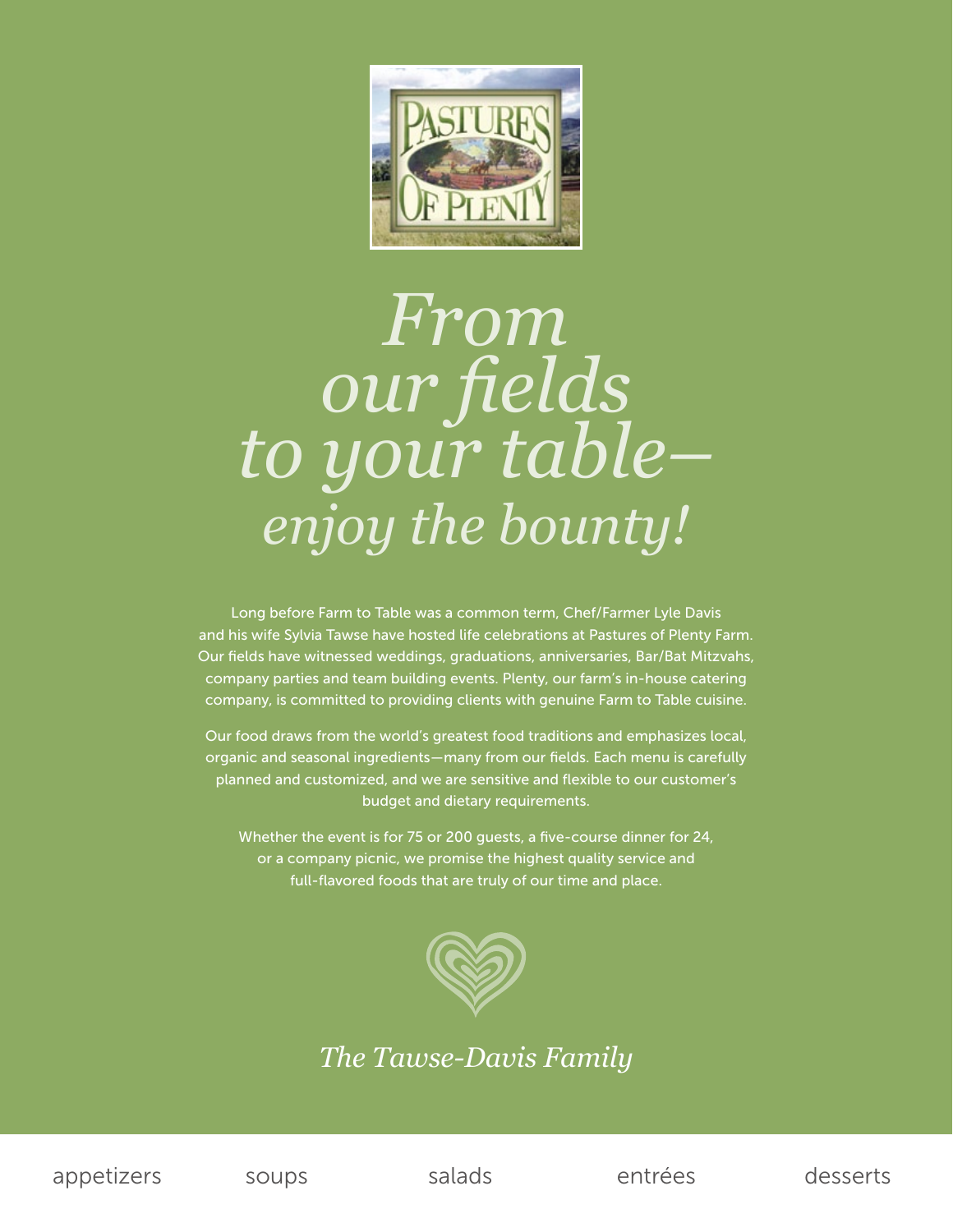### meat

Albondigas *Spanish-style meatballs with a roasted tomato and Chipotle sauce*

Cantaloupe wrapped with Parma prosciutto

Chicken Bolognese *Sautéed chicken breast wrapped in Proscuitto with Fontina cheese and sage*

Classic chicken salad in Romaine lettuce spears

Flank steak roulades with Grape tomatoes and pesto

Grilled baby lamb chops with aromatic Turkish salsa

Grilled Raddiccho wrapped in Speck

Grilled spicy chicken thighs with white beans and greens

Italian sausage with sautéed sweet peppers and caramelized onions

Korean-style spare ribs with kimchee

Lamb meatballs with Tzatziki sauce

Naturally-cured bacon wrapped dates

Old fashioned johnny cakes with pulled pork, homemade tomato chutney, and crème fraîche

Roasted asparagus wrapped in prosciutto with Parmigiano-Reggiano shavings

Roasted pulled duck confit with sautéed figs and endive in a Port wine reduction sauce

Soppressata with melon, red onion and black olives

Spanish Chorizo sausage with baby lentils and artichoke hearts

**Tacos** Chilango/Mexico City style Gourmand Tacos

- *– Al Pastor (pork loin with grilled pineapple)*
- *– Chorizo, scallops and Black beans*
- *with Tomatillo salsa*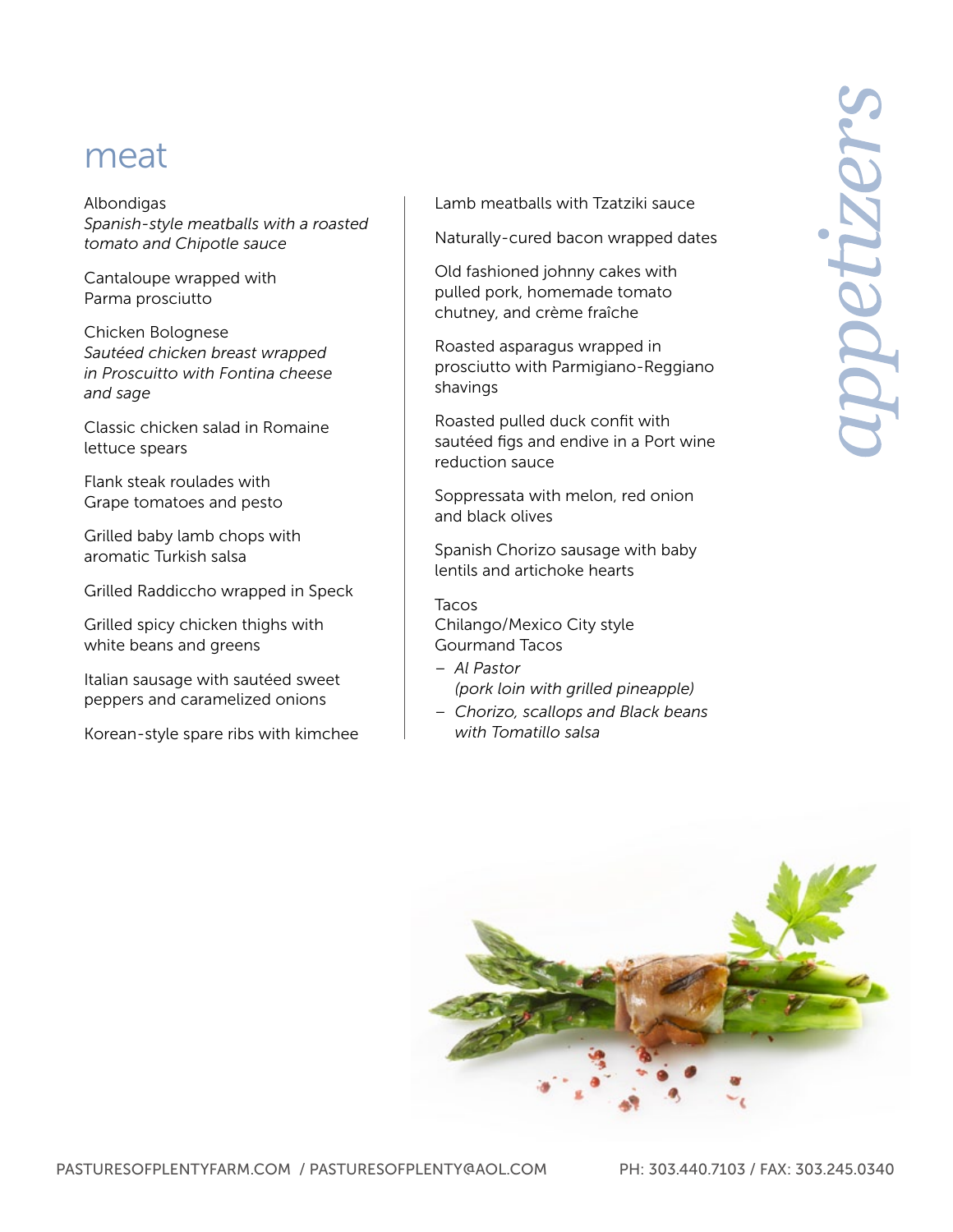### from the sea

Belgian endive leaves with a schmear of smoked salmon mousse

Blini *Homemade mini-buckwheat cakes with caviar and crème fraîche*

Ceviche *Yucatan-style with shrimp and bay scallops*

Classic mussels marinière Fresh mussels sautéed with olive oil, garlic, red pepper flakes and Italian parsley served in a white wine reduction broth

Cocktail de Camerones *Classic Mexican shrimp cocktail*

Fresh oysters with lemon, cocktail and or Mignonette sauce

Grilled Yellow Fin tuna with light pickled cucumbers, red onion an toasted black sesame seeds

Littleneck clams with Chorizo and white beans

Mini Baltimore crab cakes with lemon aioli

Sea scallops with braised baby fennel

Seared sea scallops served with a light pesto cream sauce

Sautéed shrimp with Pancetta, oven-roasted tomatoes and arugula

Scandanavian Smoked Fish Platter *Salmon, trout, sliced red onions, tomatoes and capers. Served with cream cheese and rye crisps*

Tuscan Seafood Platter *Shrimp, mussels and calamari with roasted peppers, capers and black olives in lemon vinaigrette*

PasturesOfPLentyFarm.com / pasturesofplenty@aol.com Ph: 303.440.7103 / Fax: 303.245.0340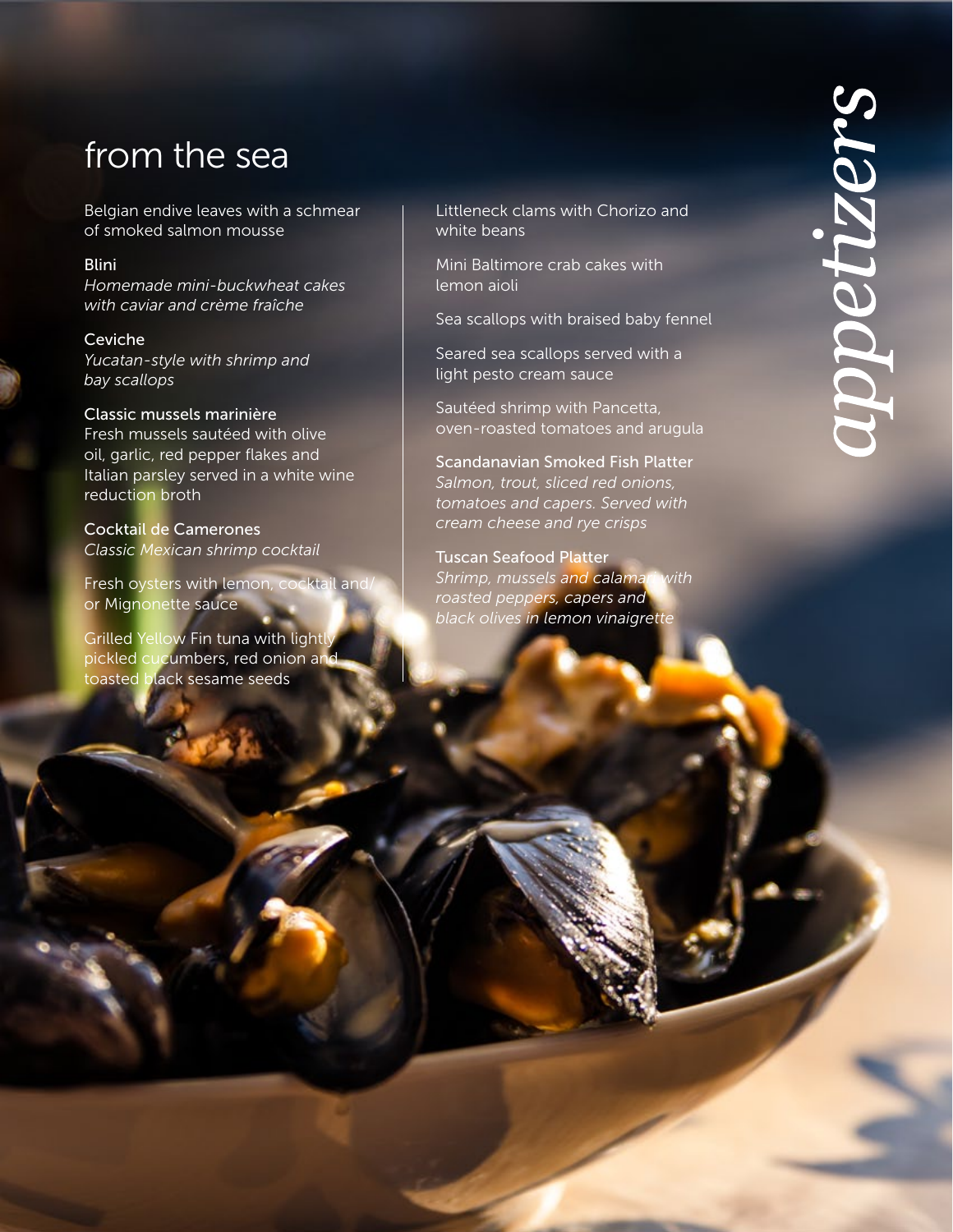### vegetarian

### Asparagus Vinaigrette

Authentic Greek Spanakopita *Fresh spinach, dill and imported sheep's milk Feta cheese*

**Banderillas** *Roasted sweet peppers rolled with lemon-saffron rice*

Chips with classic Pico de Gallo and Tomatillo salsa

Crisp polenta squares with grilled pears and Gorgonzola sauce

Cucumber with fresh lime and chili

Curried vegetable skewers

Fresh figs (seasonal) with Parmigiano-Reggiano shavings

Grilled eggplant, Turkish style, stuffed with sautéed tomatoes and garlic

Grilled eggplant with local Chèvre

Grilled fresh artichokes with mint aioli and baby greens

No Gringo Guacamole

Organic medium boiled eggs with salsa verde

Organic tomatoes with fresh mozzarella and sweet basil

Pan-fried green tomatoes with chili aioli

Picolo frito with asparagus, Cremini mushrooms and fresh lemons

Risotto croquettes with Fontina cheese

Roasted Poblano peppers with Ranchero Queso

Roasted organic potato crisps with olive tapenade and crème fraîche

Roasted cauliflower with salsa verde *(garlic, capers, anchovies and Italian parsley)*

Romaine lettuce cups with smoked tofu, ginger and Daikon

Slow-roasted tomatoes with basil pesto

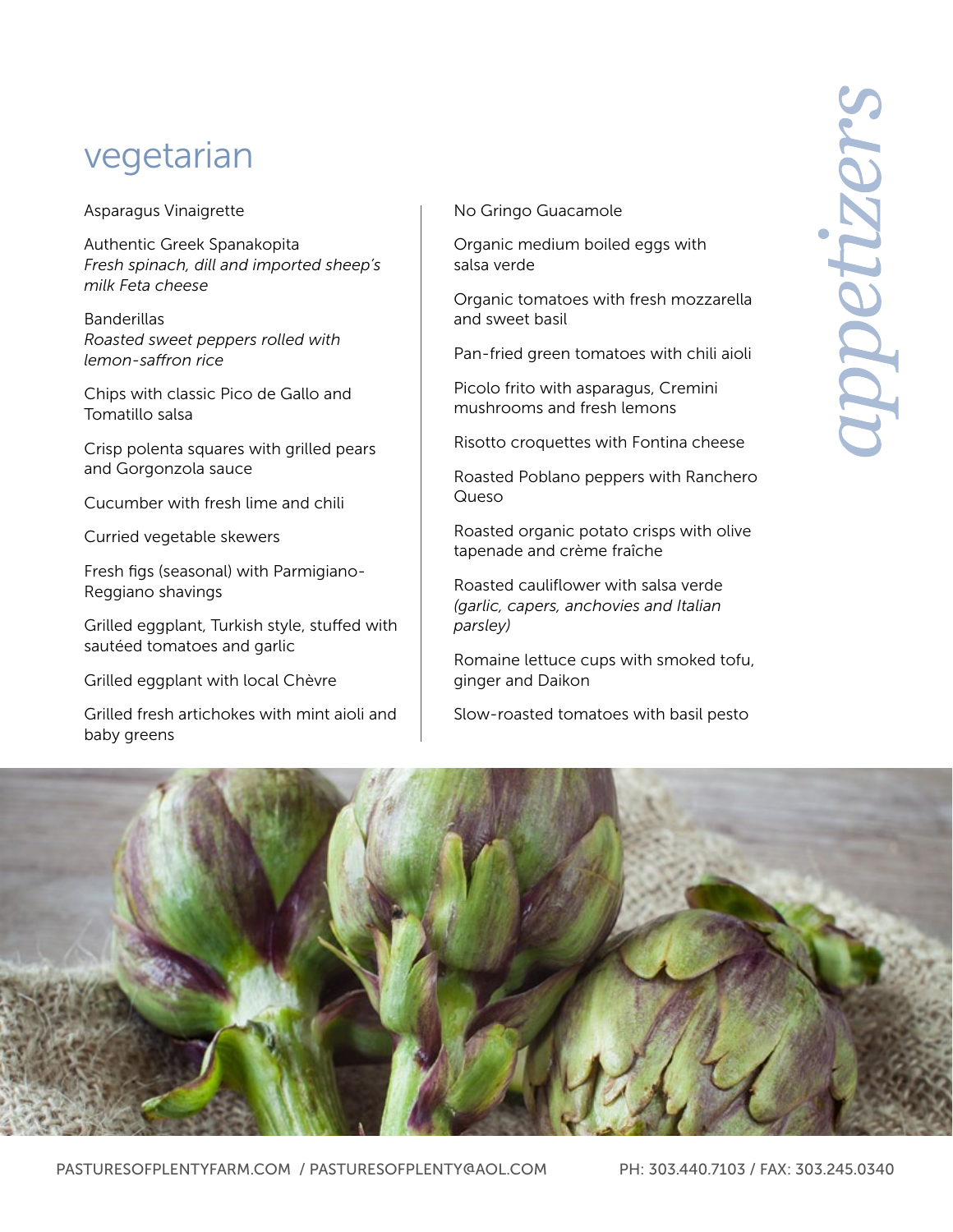### bruschetta

Bruschetta with fresh tomato, olive oil, garlic and basil

Bruschetta with grilled peaches and Brialt Savarin Cheese

Bruschetta with Ricotta cheese, grilled eggplant and fresh tomato

### crostini

Crostini with arugula with roasted red peppers, fresh white anchovies, caramelized onions,and caper berries

Crostini with grilled salmon, watercress and crème fraîche

Crostini with local goat cheese, slow roasted tomatoes and pesto

Crostini with prosciutto, mascarpone, and roasted figs

Crostini with seared Ahi tuna and roasted garlic cannellini bean purée and Swiss chard

Crostini with sautéed prawns and salsa Romesco

Crostini with sautéed wild mushrooms, caramelized onions and crème fraîche

Crostini with Tri-tip steak and Blue cheese

## frittatas

Tortilla Español

Italian sausage, Provolone, peppers and onions

Aged Cheddar, potatoes, onions and roasted chilis

# grilled skewers

Curried vegetable skewers

Flank steak with caramelized onions and Gorgonzola sauce

Grilled chicken or shrimp with traditional Vietnamese dipping sauce

Grilled lamb skewers with Tzatziki sauce

Grilled shrimp skewers with garlic, fresh lime, and Mexican oregano

Marinated buffalo with wild flower honey and juniper berry glaze

Pork Adobado *Just like Taos or Puebla, Mexico*

Pork or chicken satay with spicy peanut sauce

Pork kebobs with sweet onions and marinated Italian plums

Real Jamaican jerk skewers with chicken or pork

Spicy beef skewers



PasturesOfPLentyFarm.com / pasturesofplenty@aol.com Ph: 303.440.7103 / Fax: 303.245.0340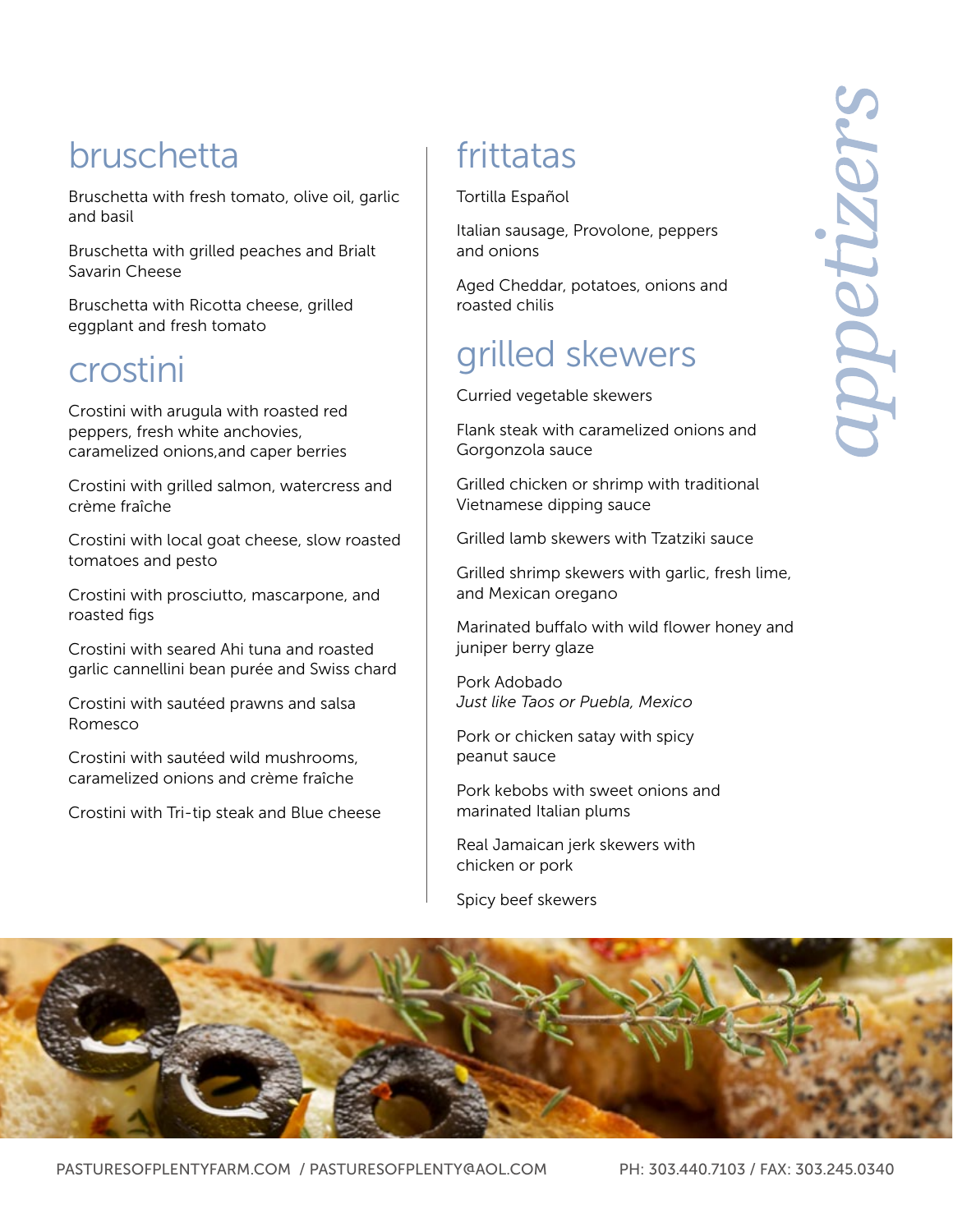## gourmet presentations

### Farmhouse Cheese Platter

*Plenty's famous Colorado or French farmhouse artisan cheese presentation with seasonal fruit*

#### Traditional Antipasti Platter

*Imported prosciutto, salamis, roasted sweet peppers, grilled eggplant, marinated mushrooms and artichokes, slow roasted tomatoes and Parmigiano-Reggiano (vegetarian available)*

#### Authentic Cajun Shrimp or Crawfish Boil

*Just like Lafayette, Louisiana!*

#### Fruit de Mer

*Artfully presented seafood platters of shrimp, mussels, sea scallops, and calamari, accompanied by a variety of sauces including Rèmoulade, roasted tomato and Ancho chile, mignon and classic cocktail sauce*

### Traditional Tapas

- *– Shrimp in almond sauce*
- *– Duck with celery, leeks and peppers in Port wine sauce*
- *– Spinach and garbanzo beans in paprika sauce*
- *– Pork medallions with salsa verde*
- *– Manchego cheese with Membrillo*
- *– Salad Andalusia*

#### Giant Crudite

*A huge basket of raw and roasted vegetables served with traditional Roquefort dip, Tahini dip and balsamic vinaigrette*

#### Grilled Cheese & Quesadillas

- *– Quesadilla of Queso de Oaxca with Chipotle and Pico de Gallo*
- *– Queso Asadero with caramelized onions and roasted chilis*
- *– Blue cheese with grilled pears on walnut bread*
- *– Aged Cheddar with mango chutney and coarse mustard*

#### Traditional Taco Stand (Jalisco-style)

- *– Braised pork shoulder*
- *– Mojo de Ajo (garlicky shrimp) tacos with pico de gallo, salsa tomatillo, slow-cooked pinto beans, no-gringo guacamole, Queso Fresco, fresh limes, cilantro and cabbage*

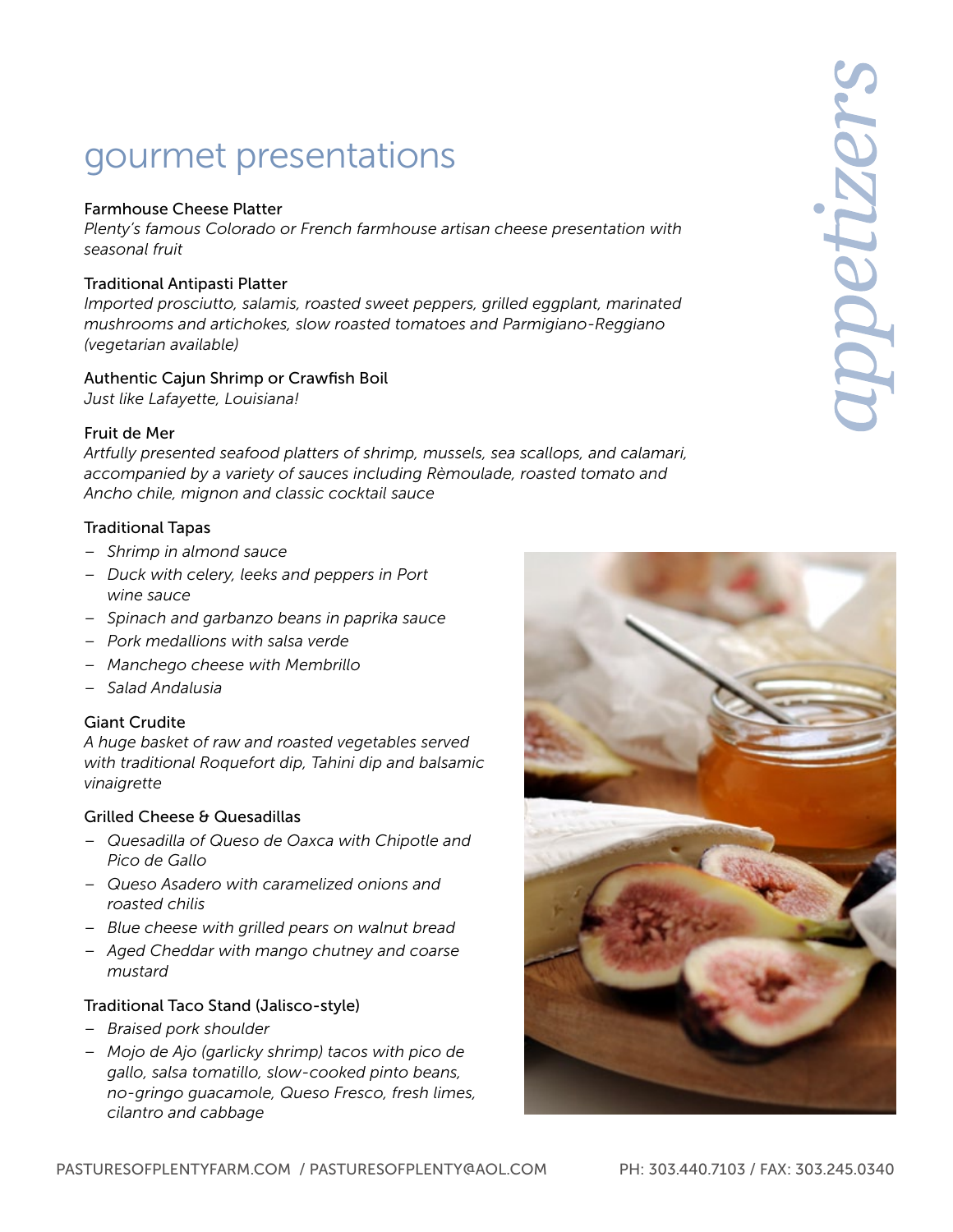# mini-sandwiches

Beef tenderloin with sautéed onions and shiitake mushrooms

Cucumbers, watercress and crème fraîche

Farmhouse cheddar with Braeburn apples and mango chutney

Pork tenderloin with pear chutney

### small plates

Aubergine Plate (Courtesy of chef Sean Kelly) *Slices of grilled eggplant and Baba Ganoug, served with garlic crostini*

Grilled Ahi tuna with a Miso glaze, seaweed salad and a dollop of Wasabi infused rice

Grilled baby loin of lamb chop with sage infused canneloni beans and sautéed spinach

Grilled Colorado New York Strip steak on a bed of arugula with sliced beef steak tomatoes and Blue cheese crostini

Organic pulled pork, braised collard greens with chili vinegar and a dollop of cheese grits

Roasted stripped bass with sauteed baby carrots, asparagus and olive tapenade

Shrimp sauteed with garlic, salsa fresca, avocado and a dollop of cinnamon rice

*Soup can do more to lift the spirits and stimulate the appetite than any other one dish. Louis P. De Gouy*

### soups (shooters available)

Andalusian Mariscos *Lush seafood broth with shrimp, calamari, mussels and baby clams*

Authentic Spanish gazpacho served with condiments Minestrone de Genoa

New Mexico-style pork green chile made with locally grown and roasted chiles

Old-fashioned tomato with garlic croutons

Spring Pea Soup with fresh mint (served hot or cold)

"To Die For" Posole

Whiskey-cured Delicata squash

Yucatan-style Sopa de Lima con Pollo y Ancho chile

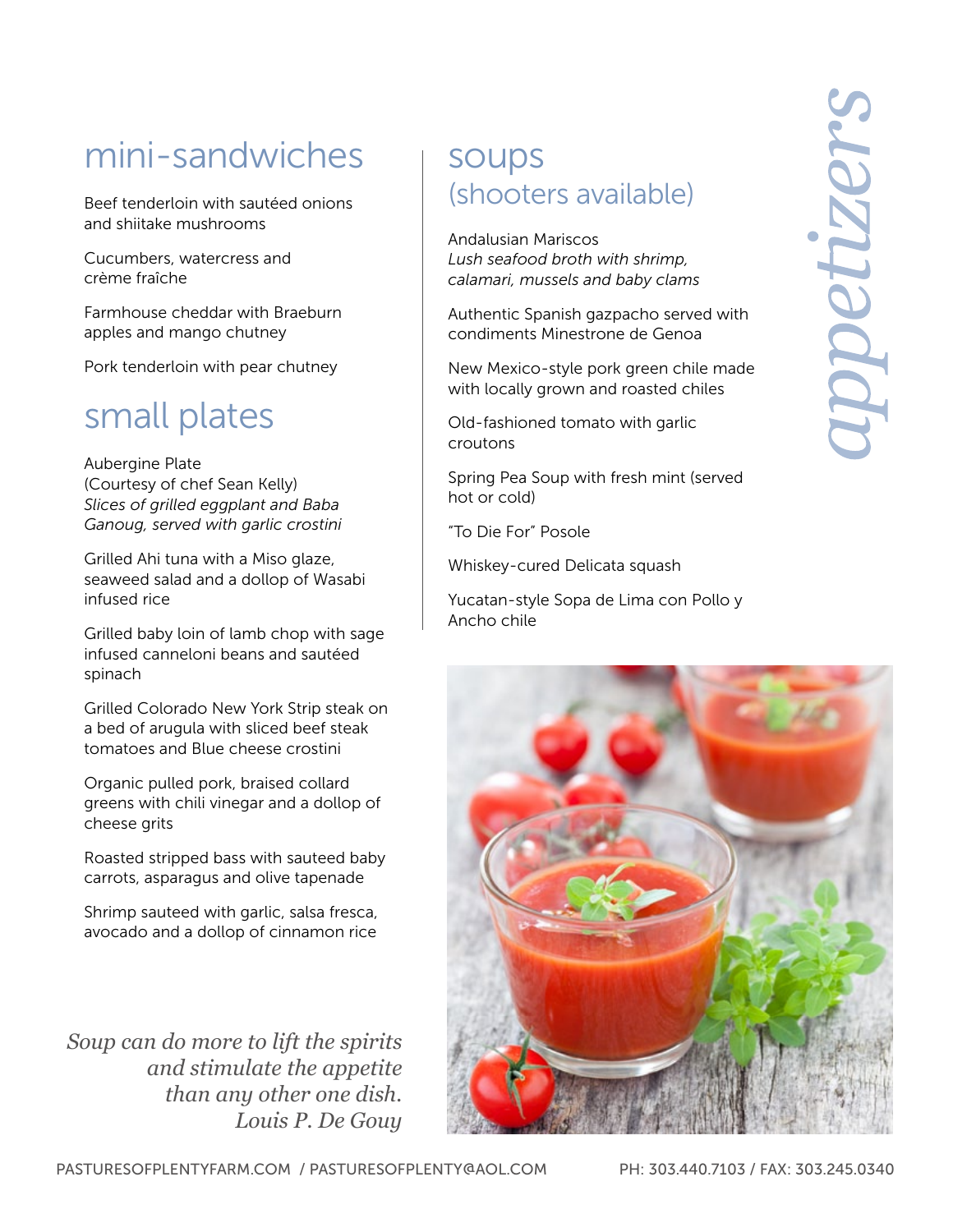Arugula with lemon olive oil and Reggiano shavings

Basil new potato salad

Beets and arugula with fresh Haystack chèvre

Fresh corn salad with roasted tomatoes and Big Jim chilies served with fresh lime and epazote

Horiatika *Traditional Greek salad*

Insalata Mista: with baby lettuce, romaine hearts and radicchio, cucumbers and fresh tomatoes in a red wine vinaigrette

Lulu's kale salad

Mixed organic baby greens with tarragon-Dijon vinaigrette

Moroccan salad with clementines, toasted almonds, black olives, and red onion with butter lettuce and a citrus vinaigrette

Roasted beet salad with scallions, champagne vinaigrette and Gorgonzola crumbles

Roasted chicken salad with toasted walnuts and Butter lettuce

Sicilian pepper salad with toasted pine nuts and currants

Sicilian rice salad with fresh lemon juice, capers and Italian parsley

Sugar snap peas with Feta, red onion, Kalamata olives and lemon vinaigrette

Three sea vegetable

Tricolore of Radicchio, arugula and endive, with warm Pancetta vinaigrette

Fall Celebration *Arugula and spicy greens with Honey Crisp apples, roasted chilis, pine nuts and Ranchero Queso*

Winter Celebration *Bib lettuce and spicy greens with pomegranate, roasted pears, hazelnuts, shaved Parmesan Reggiano and citrus vinaigrette*

Spring Celebration *Roasted asparagus, radishes, and baby carrots with mixed greens and coarse mustard viniagrette*

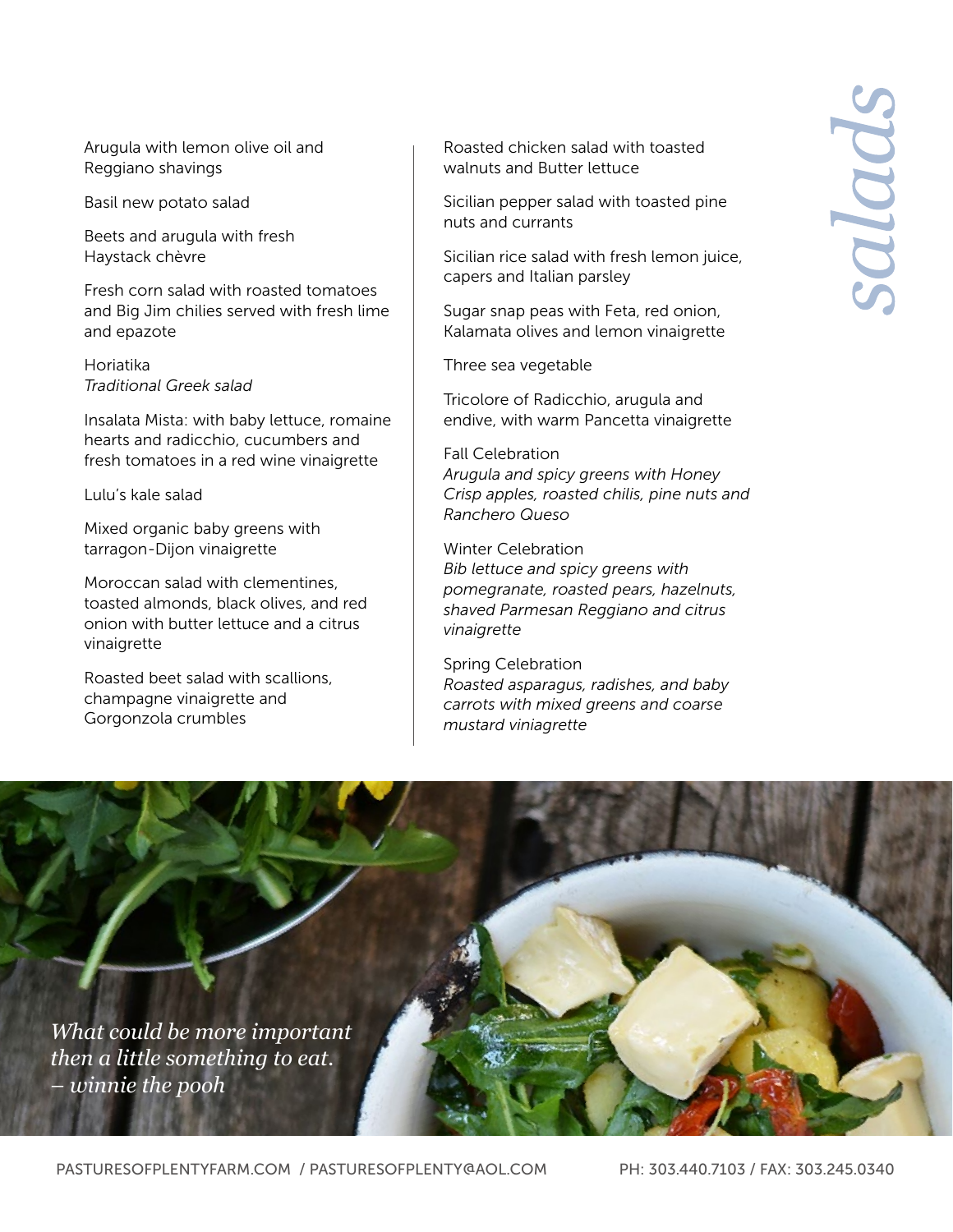

### (Gluten-free and vegan options available)

### Lobster Macaroni and Cheese

Pasta de Pollo con Trebbiano *Farfalle pasta with sautéed boneless chicken breast, capers, and shiitake mushrooms in a Dijon mustard-infused reduction broth*

### Pasta del Bosque

*Celentani pasta with Delicata squash, caramelized onions, sautéed wild mushrooms, and Italian parsley with a lacing of fresh cream*

Pasta Calabrese *Pancetta, shrimp, spicy sausage, fresh tomatoes, olive oil and garlic*

#### Pasta Cuchon

*Marinated pulled pork, Grape tomatoes, grilled Nardello peppers, shallots and chili flake*

#### Pasta DiNapoli

*Mussels, shrimp, baby clams and calamari sautéed with garlic and white wine, simmered in fresh tomato sauce*

#### Pasta Norma

*Fresh Roma tomatoes with sautéed eggplant, summer squash and sweet onions*

#### Pasta Oriental

*Angel hair pasta with baby bok choy, asparagus, and mustard greens in a clear chicken stock and a white wine reduction sauce*

#### Pasta Pomodori

*Classic red sauce made with fresh Roma tomatoes and sweet basil*

Pasta Putanesca *Fresh Roma tomatoes, capers, anchovies and red pepper flakes*

Pasta Santa Clara (vegetarian available) *Authentic Umbria dish made with macaroni, pancetta, garlic and arugula laced with fresh cream*

*Life is a combination of magic and pasta. – Frederico Fellini*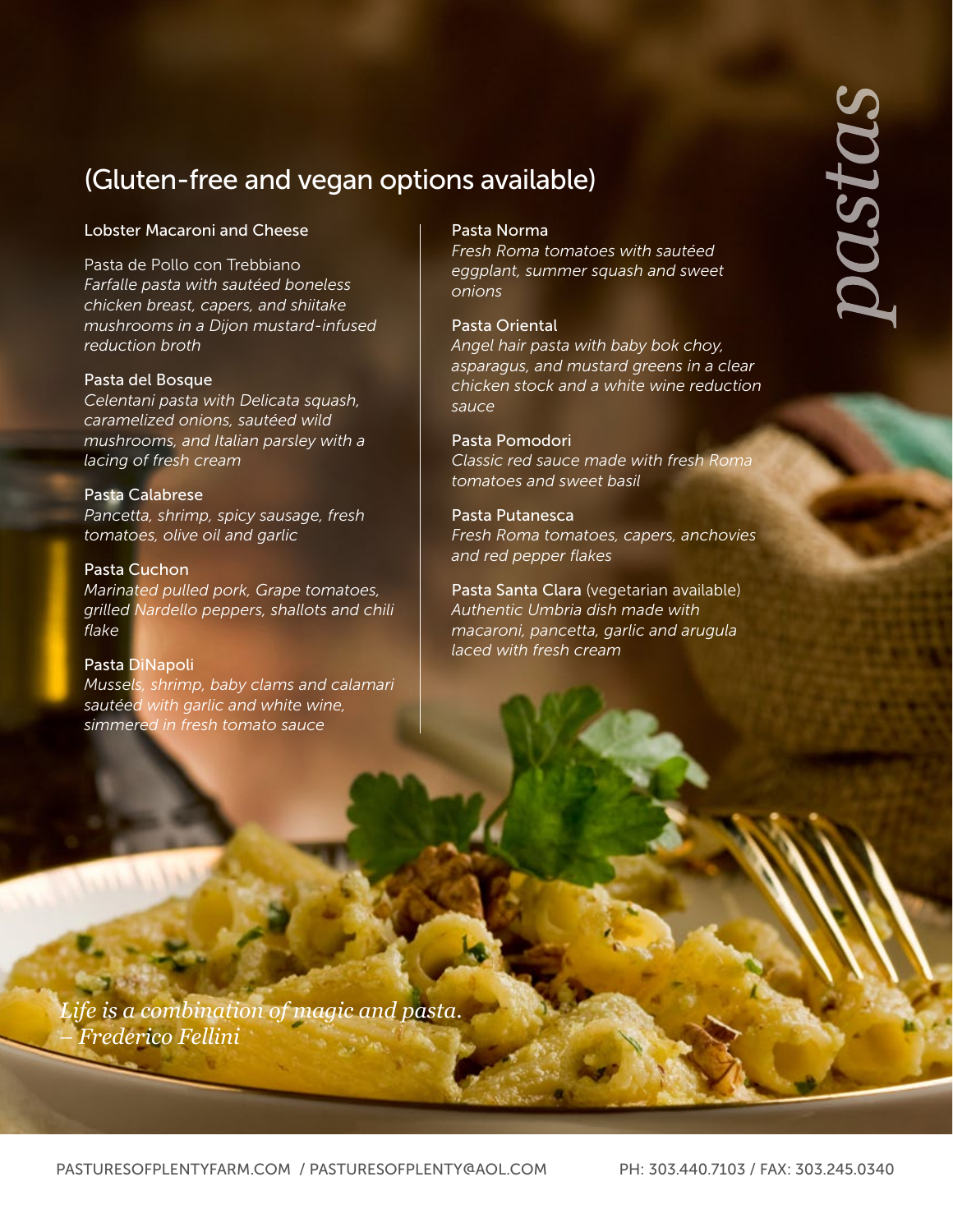# beef/buffalo/veal

Beef short ribs à la Suzanne Goin

Buffalo or beef tenderloin with balsamic-cured onions and sautéed mushrooms

Classic Southern Italian meatballs

East Coast Brisket

Grilled New York Strip steaks with sliced Beefsteak tomatoes

Grilled Colorado flank steak with Dijon glaze and Cabernet Sauvignon reduction sauce

Grilled Flat Iron steaks with roasted chiles and Pinto beans

Naturally-raised buffalo or beef tenderloin with orzo and a Porcini mushroom and Cabernet reduction broth

Traditional Ossobuco

### lamb

Boneless roast of Colorado-raised leg of lamb marinated in lemon, lavender, rosemary, garlic and thyme

Braised organic lamb shanks in a tomato reduction broth with cinnamon

Grilled lamb sirloin with dipping sauces:

- *– spicy tomato*
- *– lavender-mint*
- *– Tzatziki*

Tuscan mixed grill with loin lamb chops, Colorado rib-eye steaks and sweet Italian sausage

### pork

Baked ham with a pomegranate and Ancho chile glaze

Barbecue baby back ribs with apricot and chile glaze and old-fashioned barbecue sauce.

Cuban-style pork loin with yams and black beans

Grilled sage and lemon-marinated pork tenderloin with grilled pears and arugula

Local organic ham steaks with leeks and sautéed apples in Marsala sauce

Local pork chops in mustard sauce with capers, onions and Cremini mushrooms

Roasted pork shoulder with chick peas and sautéed spinach in paprika sauce

Roasted local pork loin with pearl onions, figs and sautéed apples

### chicken

Chicken with Mole Verde

Classic roast chicken with tarragon and thyme

Fresh boneless chicken breasts sautéed in white wine with spring leeks, asparagus, fresh sage and black Cherignola olives

Seasonal chicken breast sauté with vegetables

Natural chicken breasts sautéed with Shitake mushrooms and fresh ginger



*One cannot think well, love well, sleep well, if one has not dined well. -Virginia Woolf*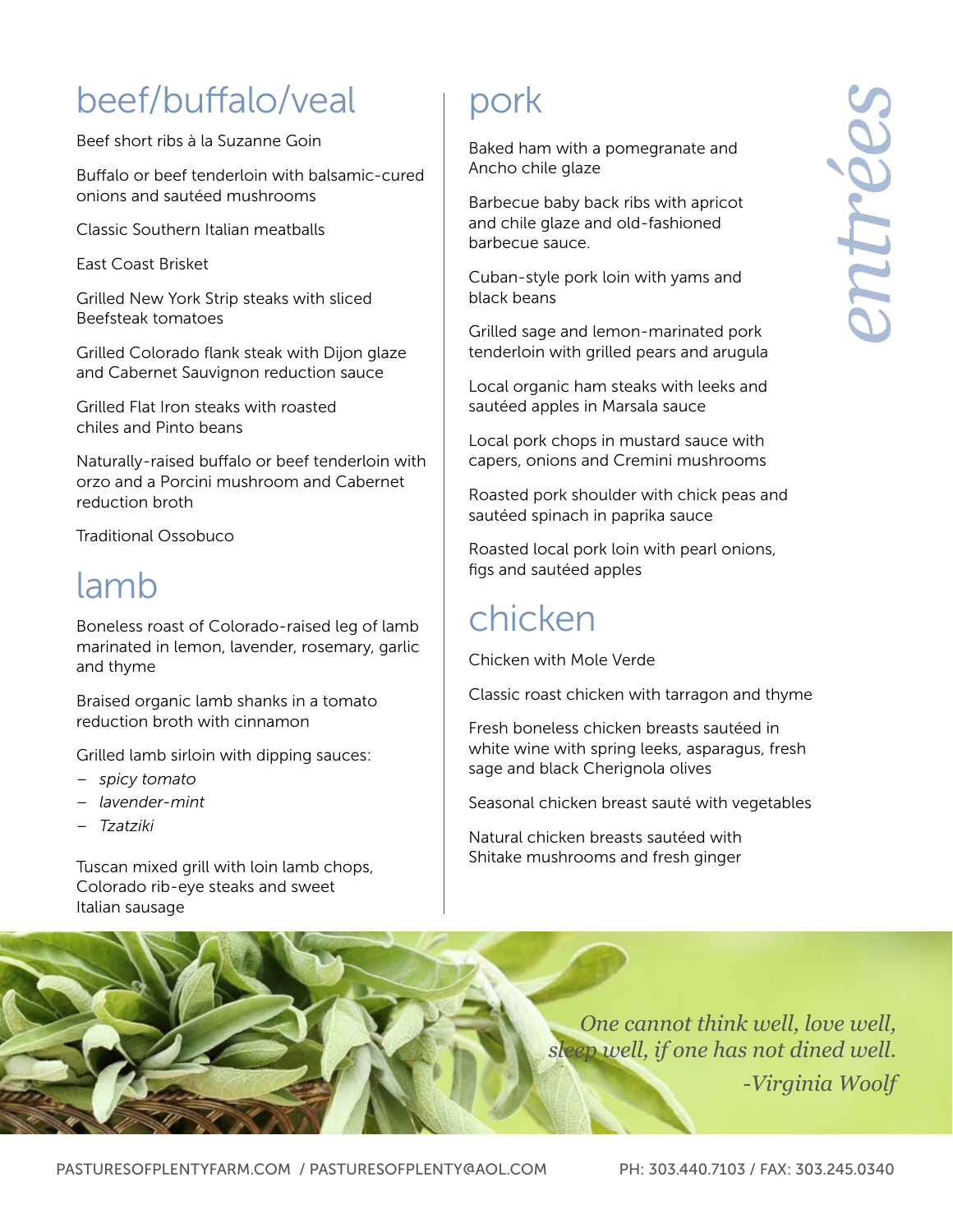# from the sea

Paella (Andalusian-style) Cuban-style shrimp Creole Grilled fillet of wild-caught salmon with sorrel pesto Roast grouper with puréed squash, seared brussel sprout leaves and Pancetta Roast halibut with classic lemon-caper Buerre Blanc Roast halibut with salsa Calabrese (fresh tomato sauce flavored with capers, cherignola olives and summer savory) Grilled mahi mahi with coconut milk, chile, cilantro, and fresh lime Grilled salmon with fresh dill, roast garlic and lemon Seared ahi tuna with spicy wilted greens, sesame green beans and a sweet soy glaze Snapper Vera Cruz Trout baked in parchment with fresh thyme, roast shallots, Grape tomatoes and lemon Whole baked striped bass with sweet peppers, tomatoes and capers Wild-caught swordfish putanesca, with onion and fennel

### vegetarian

Marinated and grilled organic tofu cutlets with scallions and sesame seeds Saffron risotto with asparagus and wild mushrooms Soba noodle sauté with fresh ginger, baby bok choy and Shitake mushrooms Mixed grill with marinated Portobello mushrooms, tofu, sesame, fresh ginger and green onions Quinoa pilaf with seasonal vegetables Seasonal risotto with vegetables

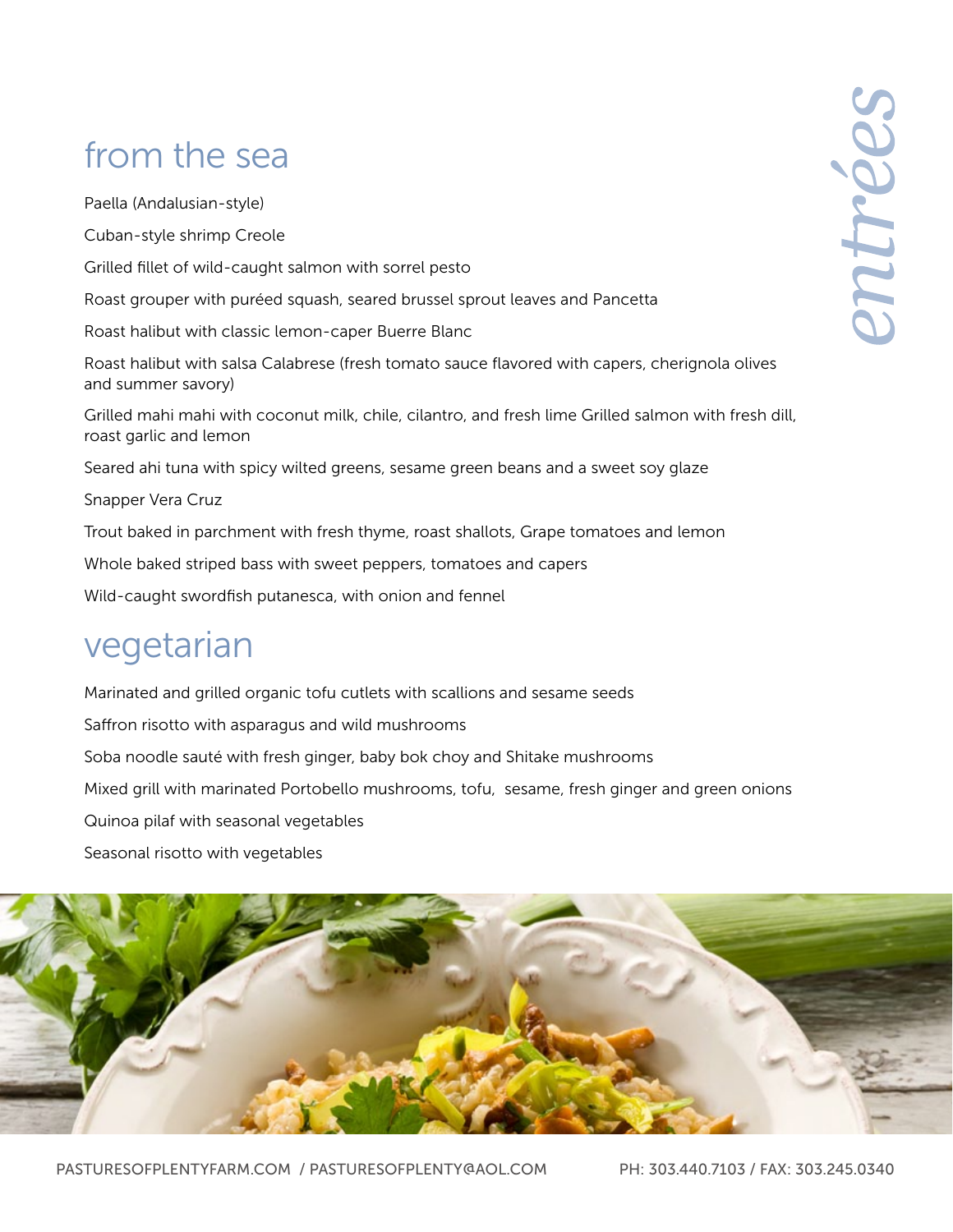Asparagus au gratin

Baby carrots lightly glazed with maple syrup

Baked tomatoes with bread crumbs and Parmesan cheese

Braised Escarole

Braised greens with a hint of chili and vinegar

Cabbage (two ways): caraway and chili or Proscuitto, onions

Cannellini beans with garlic roasted tomatoes and rosemary

Classic potatoes au gratin made with imported Grùyere cheese

Colorado quinoa with roasted chilies and sauteed wild mushrooms

Javanese tofu with traditional peanut and coconut sauce

Mashed potatoes with a touch of garlic and olive oil

Organic ratatouille

Provencal casserole with tomatoes, eggplant and red onions

Quinoa pilaf with summer squash, carrots, Roma tomatoes and toasted almonds

Rapini or broccoli with olive oil, garlic, lemon and chili

Roasted baby red potatoes with shallots and sage

Roasted brussel sprouts (two ways):

- *- Pancetta, onions and balsamic glaze*
- *- lemon butter and toasted hazelnuts*

Roasted summer vegetables with peppers, onions, eggplant and zucchini

Roasted sweet potato planks

Roasted winter vegetables with parsnips, baby carrots, turnips and fingerling potatoes

Romano or green beans with roasted garlic and sweet marjoram

Sautéed carrots with cumin and bay leaf

Spinach and swiss chard sautéed with garlic and lemon

Spring sauté of asparagus, snap peas and baby carrots with fresh dill

Summer squash sautéed with fresh mint

Tabouli with fresh parsley

Zucchini au gratin



*In the night the cabbages catch at the moon, the leaves drip silver, the rows of cabbages are a series of little silver waterfalls in the moon. - Carl Sandburg*